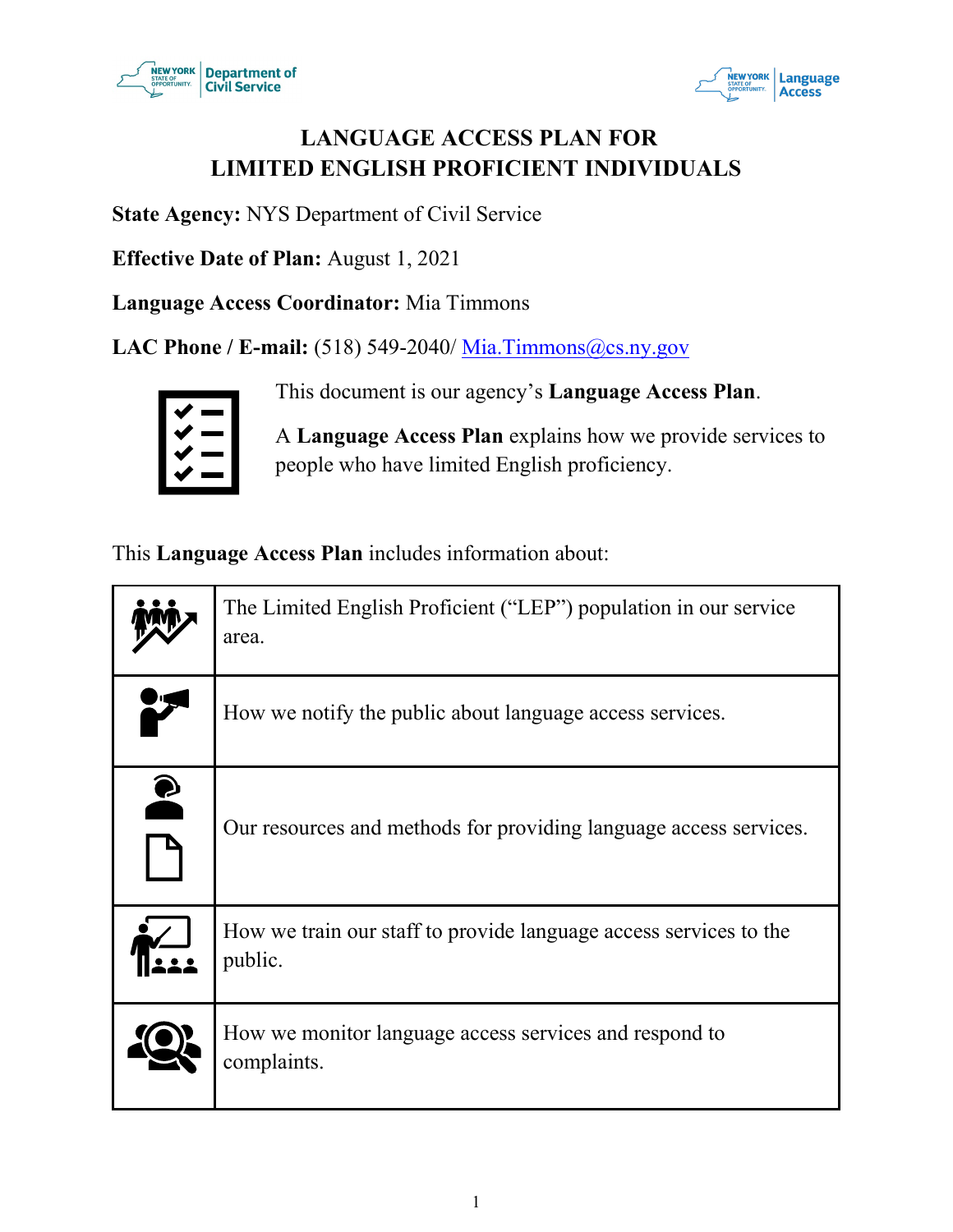



# **Table of Contents**

| PART 2 – The Limited English Proficient Population in Our Service Area3      |  |
|------------------------------------------------------------------------------|--|
| PART 3 – Public Outreach About the Availability of Language Access Services4 |  |
|                                                                              |  |
|                                                                              |  |
|                                                                              |  |
|                                                                              |  |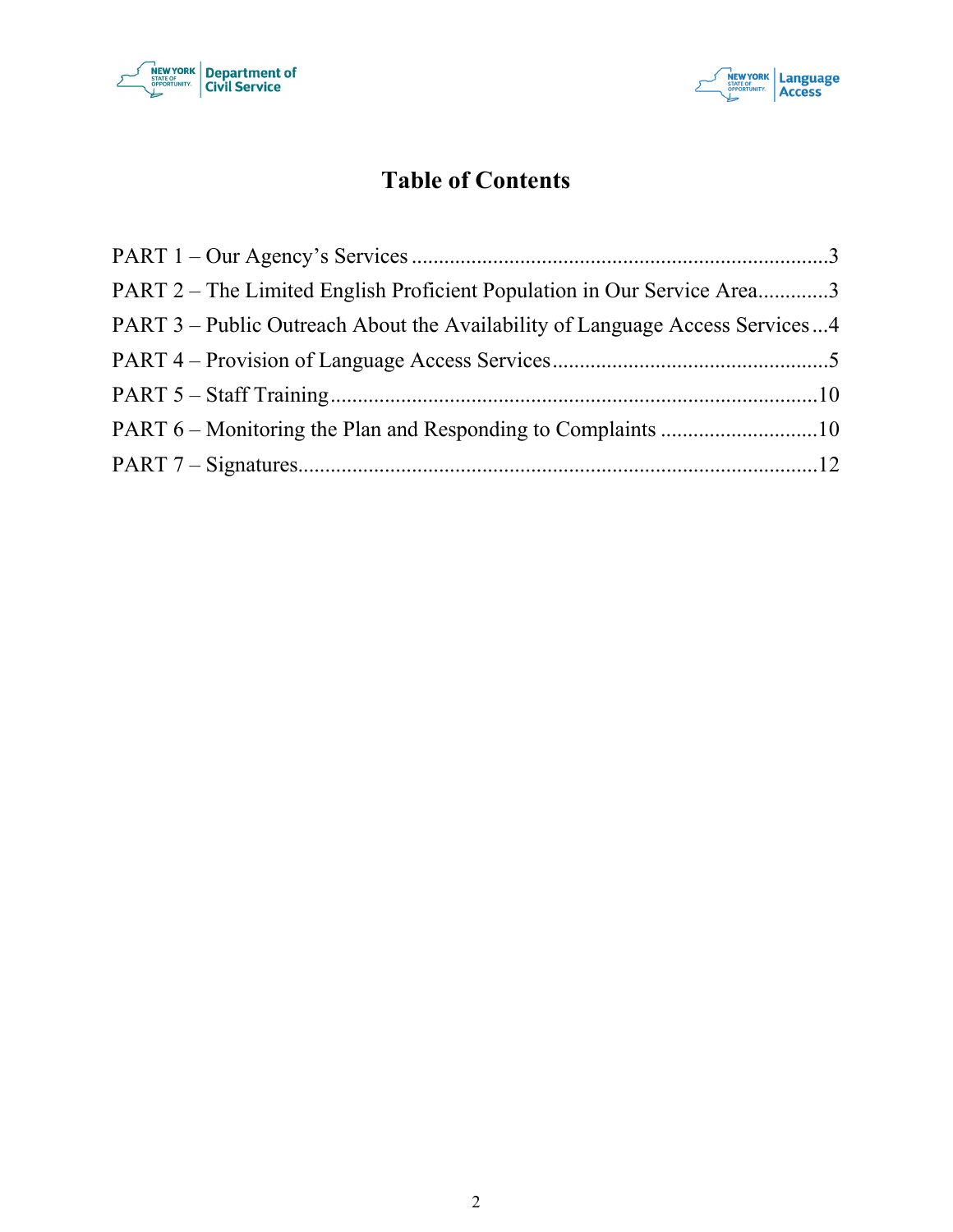



<span id="page-2-0"></span>

**We prepared this Language Access Plan ("Plan") to comply with Executive Order No. 26, as amended by Executive Order No. 26.1, which established New York's Statewide Language Access Policy. [1](#page-2-2) This Plan explains how we make sure that Limited English Proficient ("LEP") individuals have meaningful access to agency services, programs, and activities.**

**In this Plan, LEP individuals are understood as people who do not speak English as their primary language and who have a limited ability to read, speak, write, or understand English.** 

#### **Our agency's services to the public include:**

The New York State Department of Civil Service has two main functions: administration of the merit system and administration of the New York State Health Insurance Plan (NYSHIP) and related benefits. In administering the merit system, Civil Service provides services to state agencies, local governments, and state employees. The public accesses these services when seeking information on employment opportunities in New York State government and as candidates for competitive Civil Service examinations. Services related to the administration of NYSHIP are provided to state agencies, participating agencies, and employers and their employees, retirees, and their dependents. In addition, State employees, local government employees, retirees and their families enrolled in the NYSHIP program communicate with Civil Service regarding their benefits.



<span id="page-2-1"></span>**PART 2 – The Limited English Proficient Population in Our Service Area**

**Our agency uses U.S. Census data (including data from the American Community Survey) to determine the top ten languages most commonly spoken by LEP individuals in New York State.** 

**The estimated total number of LEP individuals in our service area is:** Approximately 2.5 million LEP individuals in New York State.

<span id="page-2-2"></span><sup>1</sup> For additional information about our agency's obligations to provide language access services, please visit: https://www.ny.gov/language-access-policy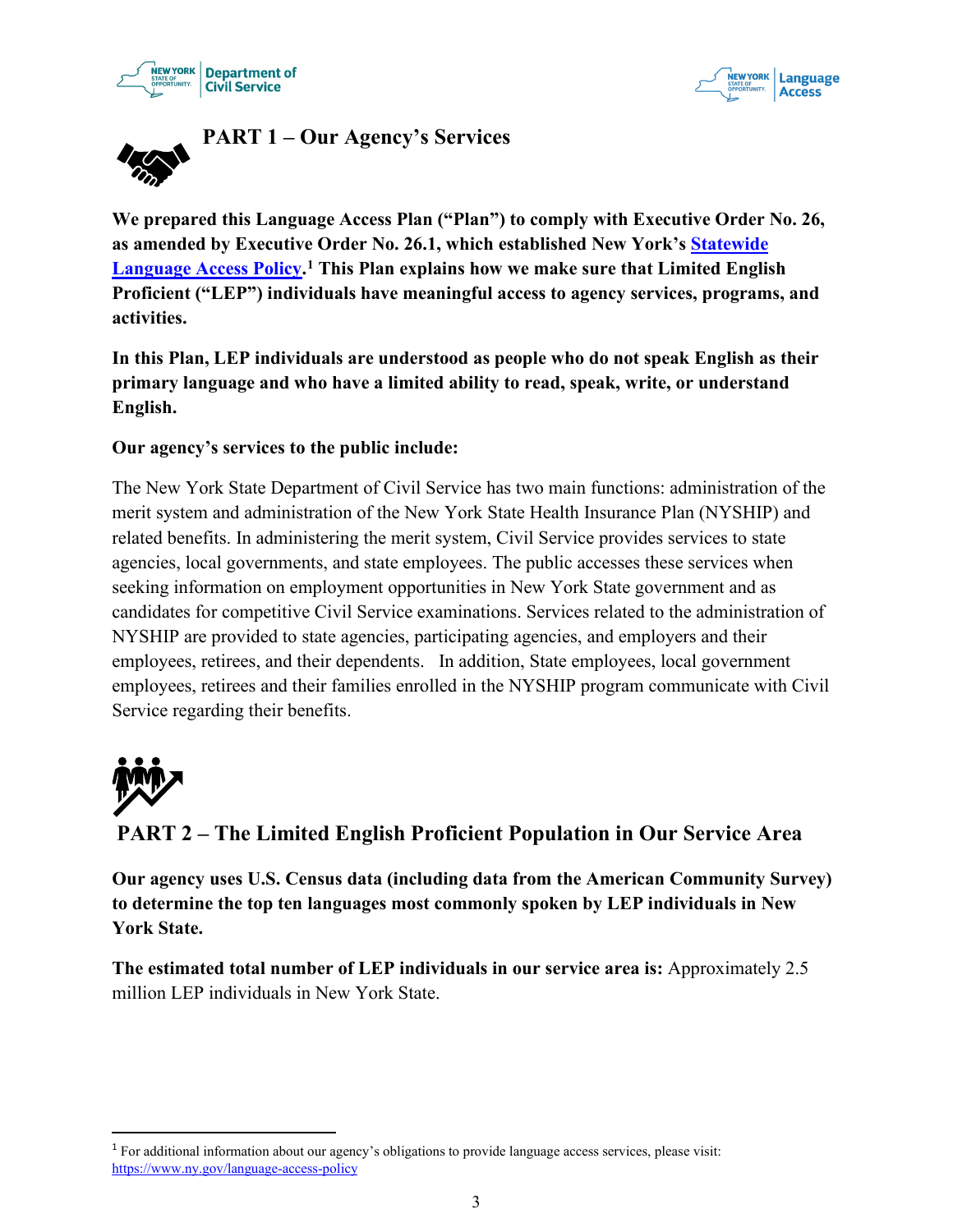



| #                       | Language       | <b>Estimated Number of</b><br><b>LEP Speakers</b> |
|-------------------------|----------------|---------------------------------------------------|
| $\mathbf{1}$            | Spanish        | 1,201,322                                         |
| $\overline{2}$          | Chinese        | 379,745                                           |
| 3                       | Russian        | 119,380                                           |
| $\overline{\mathbf{4}}$ | Yiddish        | 64,070                                            |
| 5                       | Bengali        | 64,020                                            |
| 6                       | Korean         | 55,506                                            |
| $\overline{7}$          | Haitian Creole | 54,746                                            |
| 8                       | Italian        | 46,431                                            |
| 9                       | Arabic         | 40,781                                            |
| 10                      | Polish         | 34,840                                            |

**The top ten languages spoken by LEP individuals in New York State are:**

Our agency will reassess the public's language needs at least every two years after the effective date of this Plan.

#### **Our agency tracks encounters with LEP individuals in the following ways:**

Through the Client Portal provided by the vendor the Department uses for translation and interpretation services.



# <span id="page-3-0"></span>**PART 3 – Public Outreach About the Availability of Language Access Services**

**Our agency informs LEP individuals about their right to free language assistance services in the following ways, using at least the top ten languages shown in Part 2 of this Plan:**

 $\boxtimes$  LEP individuals are directly informed by our staff

**In which ways?** When individuals self-identify as being in need of language access services, staff informs them that free language access service is available through contracted vendors. The vendor utilized will perform additional assessment as needed, ensuring that LEP individuals understand that they do not need to provide their own interpreters and that the service is provided free of charge.

☒ Signs posted about language assistance services  $\boxtimes$  In areas operated by the agency and open to the public

 $\Box$  Other (describe)

Click here to enter text.

 $\boxtimes$  Information is published on our agency's website in at least the top ten languages spoken by LEP individuals in New York State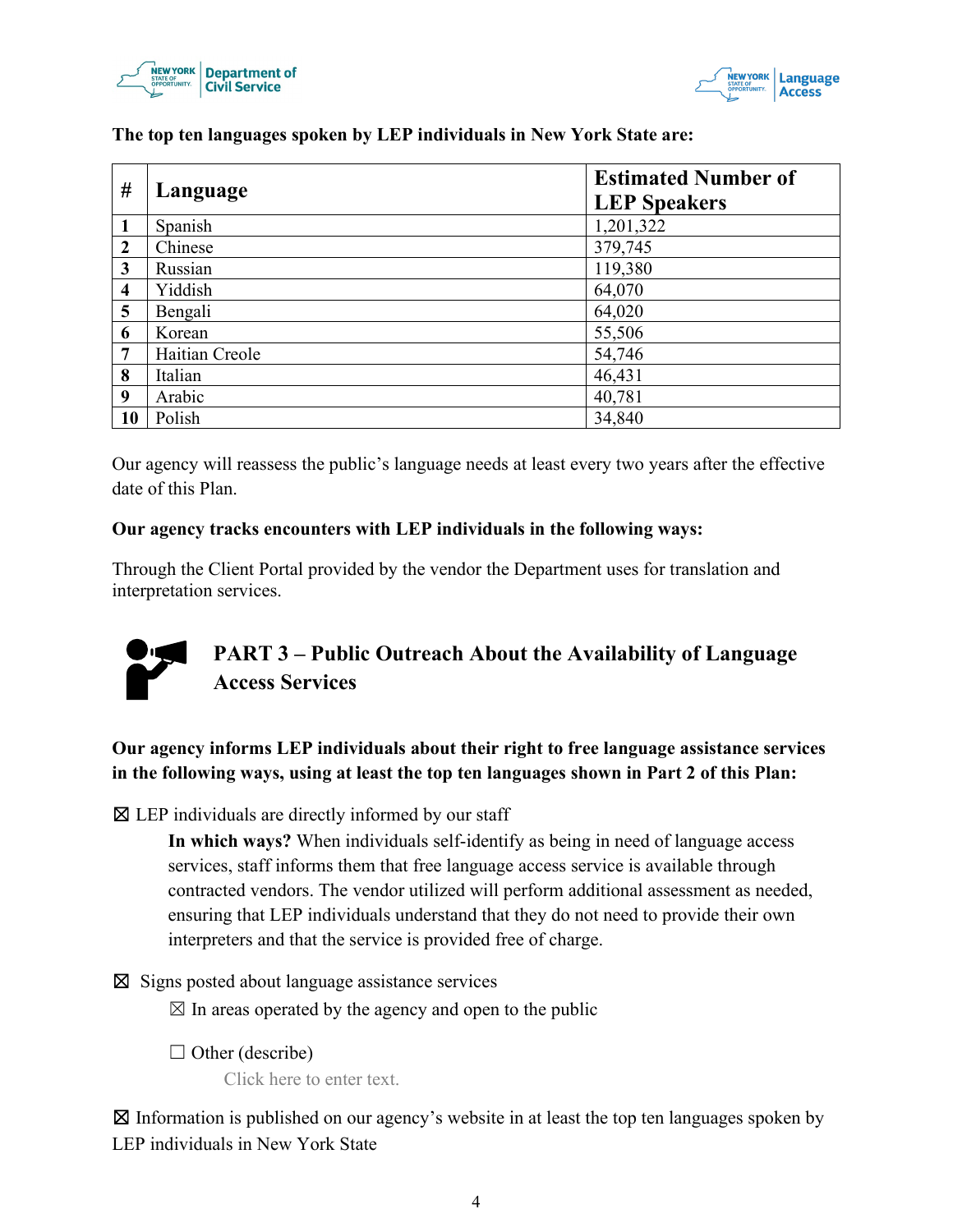



- ☐ Outreach and presentations at schools, faith-based groups, and other community organizations **What are the LEP populations targeted?** Click here to enter text.
- $\Box$  Local, non-English language media directed at LEP individuals in their languages **What are the LEP populations targeted?** Click here to enter text.
- $\square$  Social media posts directed at LEP individuals in their languages **What are the LEP populations targeted?** Click here to enter text.
- ☒ Telephonic voice menu providing information in non-English languages **In which languages?** Spanish
- ☒ Other (describe)

The State has Health Benefit Administrators (HBAs) in each agency to provide information and support to State employees and retirees regarding health benefits. HBAs are equipped with "I Speak" cards and posters that are utilized to inform enrollees and other personnel about the availability of language assistance services.



# <span id="page-4-0"></span>**PART 4 – Provision of Language Access Services A. Determining the Need for Services**

**During** *in person* **encounters, our agency uses the following tools to determine whether an individual is LEP, and what their primary language is:**

 $\boxtimes$  "I Speak" posters or visual aids that provide information about free interpreting services in multiple languages

 $\boxtimes$  Reception staff make those determinations based on training and experience

 $\boxtimes$  Bilingual staff members, where available, assist in identifying LEP individual's language

 $\boxtimes$  Other (describe) Individuals make a request for language assistance services when contacting the Employees Benefits Division (EBD) Call Center or when calling Civil Service's general number.

# **On** *telephone calls***, our agency uses the following tools to find out if an individual is LEP, and what their primary language is:**

 $\boxtimes$  Reception staff make those determinations based on training and experience

 $\boxtimes$  Bilingual staff members, where available, assist in identifying an LEP individual's language

☒ Telephonic interpreting service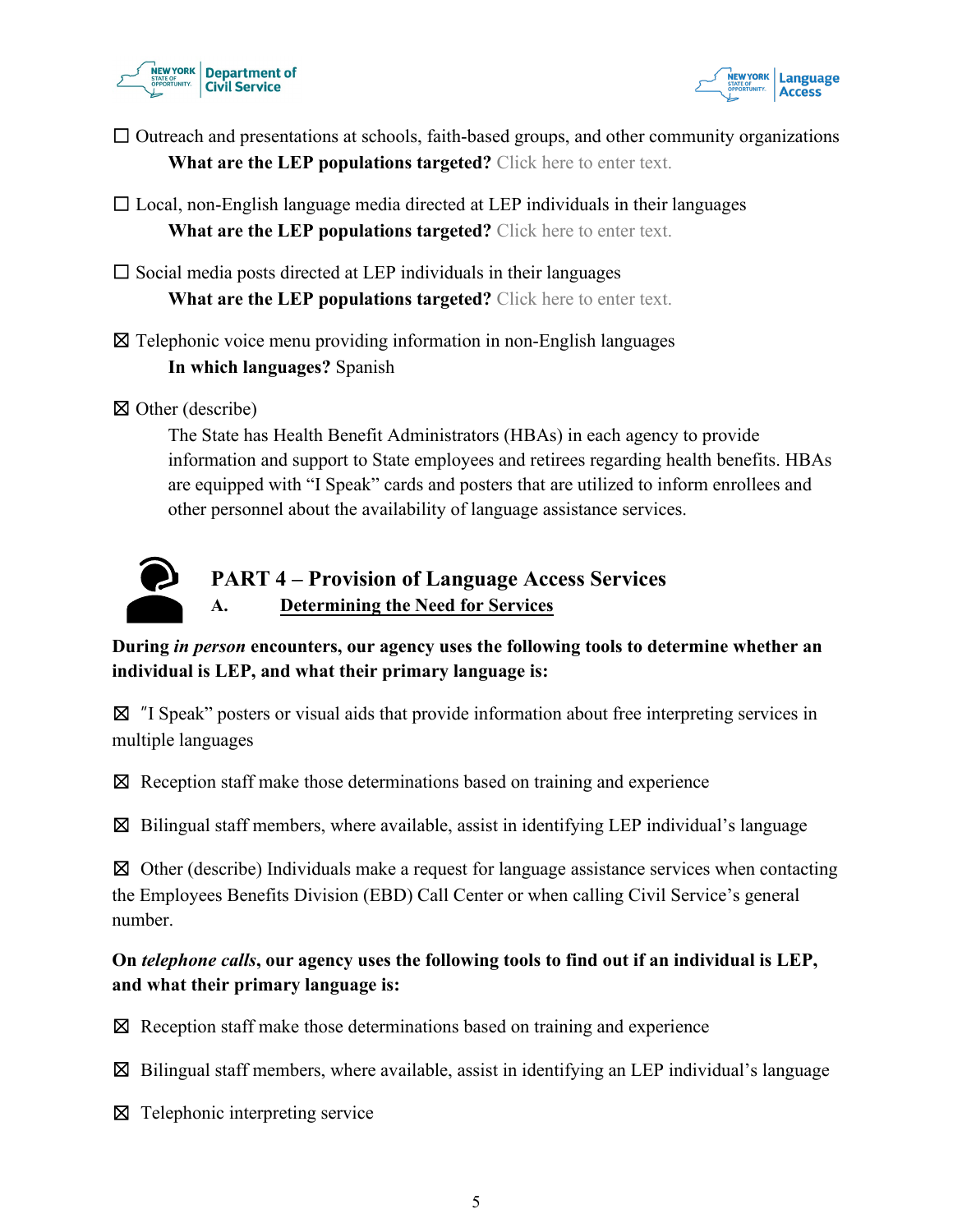



 $\boxtimes$  Other (describe) Individuals make a request for language assistance services when contacting the EBD Call Center or when calling Civil Service's general number.

# **Our agency's protocols for assessing whether an individual needs** *oral interpreting* **services in different service situations is as follows:**

☒ **During office in-person encounters:** By utilization of the "I Speak" cards and posters that are provided by the vendor.

☒ **At initial contact in the field:** By utilization of the "I Speak" cards and posters that are provided by the vendor.

☒ **When speaking on the telephone:** DCS responds to requests for language assistance services based on self-identification by the caller

☐ **For pre-planned appointments with LEP individuals:** Click here to enter text.

☐ **Other (describe):** Click here to enter text.

# **Our agency records and maintains documentation of each LEP individual's language assistance needs as follows:**

Any time an LEP individual requires language access assistance, and our vendor is contacted for translation or interpretation services, the vendor collects the language service requested and notes the duration of the call. The vendor also keeps a tally of the total number of such calls they have received.

# **B. Oral Interpreting Services**

#### **Our agency has made the following resources available for oral interpreting requests:**

 $\Box$  Bilingual staff members who work directly with LEP individuals **Number of staff and languages spoken:** Click here to enter text.

 $\Box$  Bilingual staff members who provide oral interpreting services on a volunteer basis **Number of staff and languages spoken:** Click here to enter text.

☒ Telephonic interpreting service

**Name of vendors:** The Agency retains a vendor for all telephonic interpretation under the NYS OGS Statewide Administrative Services contract.

 $\Box$  Contracts or other arrangements with school and community organizations **Number of staff and languages spoken:** Click here to enter text.

 $\Box$  Other (Describe)

Click here to enter text.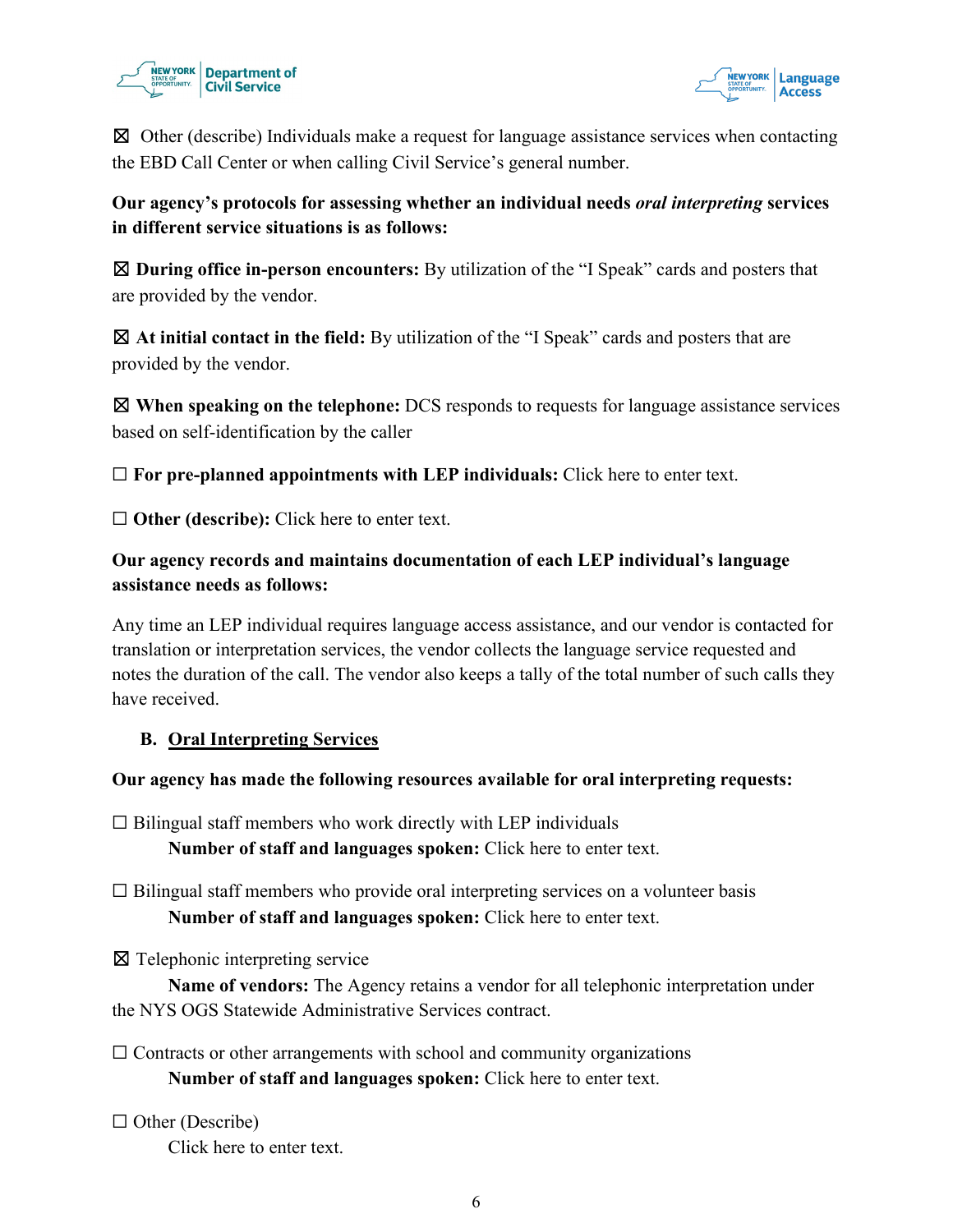



# **Our agency protocols for informing LEP individuals that free interpreting services will be provided and that they do not need to provide their own interpreters is as follows:**

□ **During office in-person encounters:** If an interaction with an LEP individual occurs at the agency's office, Civil Service staff will take action to provide interpreting services by using telephonic interpreting services.

☐ **At initial contact in the field:** Click here to enter text.

☒ **When speaking on the telephone:** When an LEP individual contacts our agency, they are informed of the availability of free interpreting services.

☒ **For pre-planned appointments with LEP individuals:** If an interaction with an LEP individual occurs at the agency's office, Civil Service staff will take action to provide interpreting services by using telephonic interpreting services..

# ☐ **Other (describe):** Click here to enter text.**Our agency's protocols for obtaining interpreting services in a timely manner is as follows:**

Once aware that an individual needs language assistance, Civil Service staff takes action to provide interpreting services by using telephonic interpreting services.

# **If an LEP individual insists on using a family member, friend, or other person as an interpreter, our protocols for deciding whether to accept or decline such an arrangement is as follows:**

An LEP individual may only use a friend, family member or a minor to interpret in the event of an emergency, or upon request when asking for routine information such as the location of the office or hours of operation. When an LEP individual is engaged in official business with the agency, the agency will always provide the interpreter. The LEP individual will not be permitted to use an independent interpreter of their choosing when filling out applications or when involved in other legal matters.

# **Our agency provides information to all staff members who have contact with the public about how to obtain oral interpreting services. Our protocol in this regard is as follows:**

All Civil Service staff and HBAs are provided with instructions on how to access the NYS OGS approved telephonic interpreting vendor services. The information is also available on the Civil Service's intranet and the EBD public website for HBAs and staff.

# **The agency's Language Access Coordinator ("LAC") maintains a list of oral interpreting resources that are available to staff. This resource list includes:**

☒ Names and contact information for all resources

☐ Names and locations of staff members who are available to act as interpreters or provide services directly in an LEP individual's primary language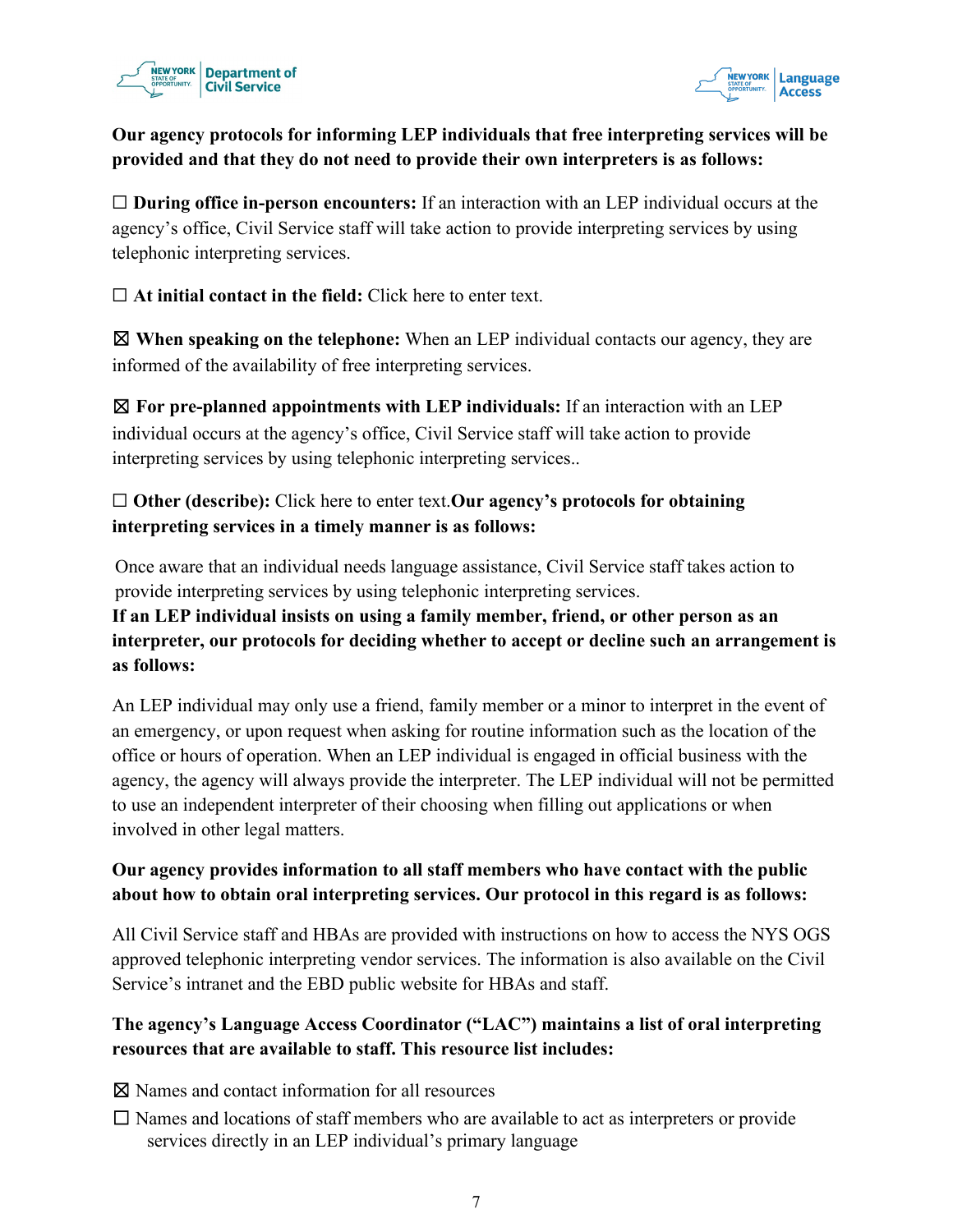



 $\boxtimes$  Languages in which each interpreter or service is qualified

⊠ Procedures for accessing each interpreter or service

# **Our agency records and maintains documentation of oral interpreting services provided to LEP individuals at each encounter. Our protocol in this regard is as follows:**

OGS approved vendors used by DCS track statistics on the number of calls they receive. In addition, the Language Access Coordinator tracks calls for annual reporting purposes.

#### **Cultural Competence and Confidentiality**

**Our agency makes sure interpreters are culturally competent[2](#page-7-0) in the following ways:**

Where Civil Service utilizes independent interpreting services, that vendor has implemented quality assurance standards to guarantee that its interpreters are trained and are linguistically and culturally competent.

## **Our agency makes sure interpreters follow state and federal confidentiality protocols in the following ways:**

The training provided to staff addresses the importance of confidentiality. As noted above, the Department uses the services of independent interpreters from the OGS centralized contract for interpretation and translation services. The contract sets forth confidentiality requirements, which are enforced by the contract holder in accordance with the contract provisions and NYS Law.

#### **C. Translations of Documents**

**At least every two years after the effective date of this Plan, our agency determines and reassesses vital documents (including website content) that must be translated. This process is accomplished in the following ways:**

The LAC reviews Civil Service's publications at least every two years to determine which, if any, publications are vital and require translation.

# **Our agency's process for making sure documents are written in plain languag[e3](#page-7-1) before they are translated into other languages is as follows:**

The LAC and staff review vital documents to ensure they are written in plain language prior to being translated.

<span id="page-7-1"></span>https://minorityhealth.hhs.gov/Assets/pdf/checked/Assuring\_Cultural\_Competence\_in\_Health\_Care-1999.pdf

<span id="page-7-0"></span><sup>2</sup> Cultural Competence is defined as *a set of congruent behaviors, attitudes, and policies that come together in a system or agency or among professionals that enables effective interactions in a cross-cultural framework.* U.S. Department of Health and Human Services, Office of Minority Health. 2000. Assuring Cultural Competence in Health Care: Recommendations for National Standards and an Outcomes-Focused Research Agenda. Extracted from:

<sup>&</sup>lt;sup>3</sup> The Plain Writing Act of 2010 defines plain language as writing that is clear, concise, well-organized, and follows other best practices appropriate to the subject or field and intended audience. Extracted from: https://www.govinfo.gov/app/details/PLAW-111publ274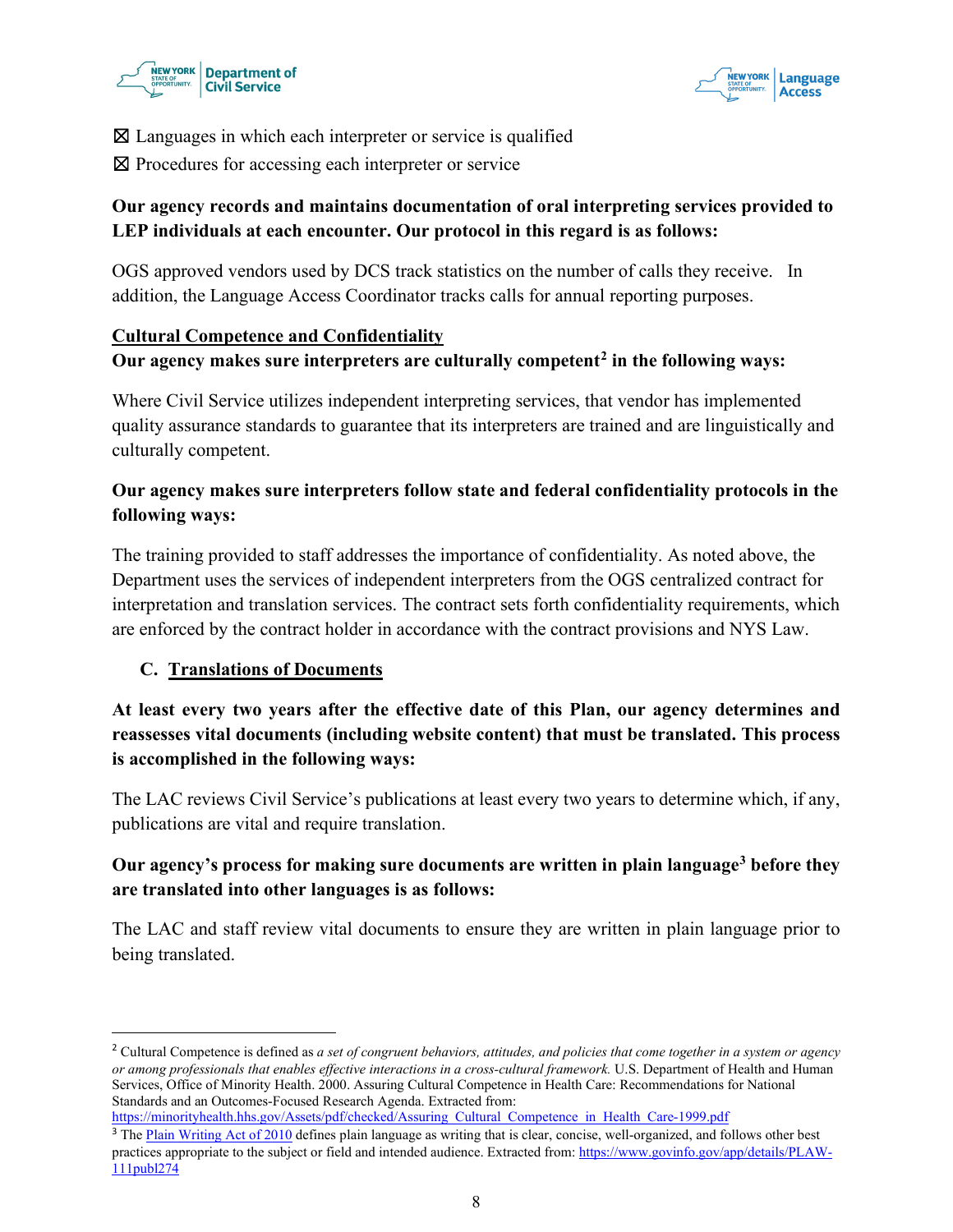



#### **Our agency has the following resources available for translation of documents:**

☒ Contracts with vendors for translation services

**Names of vendors/languages:** Language Link and potentially any vendor under the NYS OGS Statewide Administrative Services Contract.

 $\Box$  Contracts or other arrangements with schools and community organizations

**Names of schools/organizations and languages:** Click here to enter text.

 $\Box$  Translation of documents by bilingual staff members

 $\Box$  Other (describe)

Click here to enter text.

#### **The agency's Language Access Coordinator ("LAC") maintains a list of translation resources that are available to staff. This resource list includes:**

⊠ Names and contact information for all resources

 $\Box$  Names and locations of staff members who are available to provide translations of documents

 $\boxtimes$  Languages in which each translation service is qualified

☒ Procedures for accessing each translation service

#### **Our agency translates documents that LEP individuals submit in their primary languages in a timely manner. Our protocol in this regard is as follows:**

Documents received from an LEP individual in their primary language are reviewed by staff and submitted to the vendor for translation in consultation with the staff's supervisor. Documents are forwarded within a reasonable timeframe.

# **The following non-exhaustive list of documents are currently translated by our agency in the languages indicated:**

DCS does not currently have any vital documents requiring translation. Documents identified for translation after the signing of this Plan and before the 2-year reassessment will be translated in a timely manner.

#### **The process for ensuring that translations are accurate and incorporate commonly used words is as follows:**

DCS through its vendor, will ensure that proofing/editing for correctness and cultural sensitivity are a component of the translation services. DCS will also ensure that plain language is used in materials produced before translation to ensure information is accessible.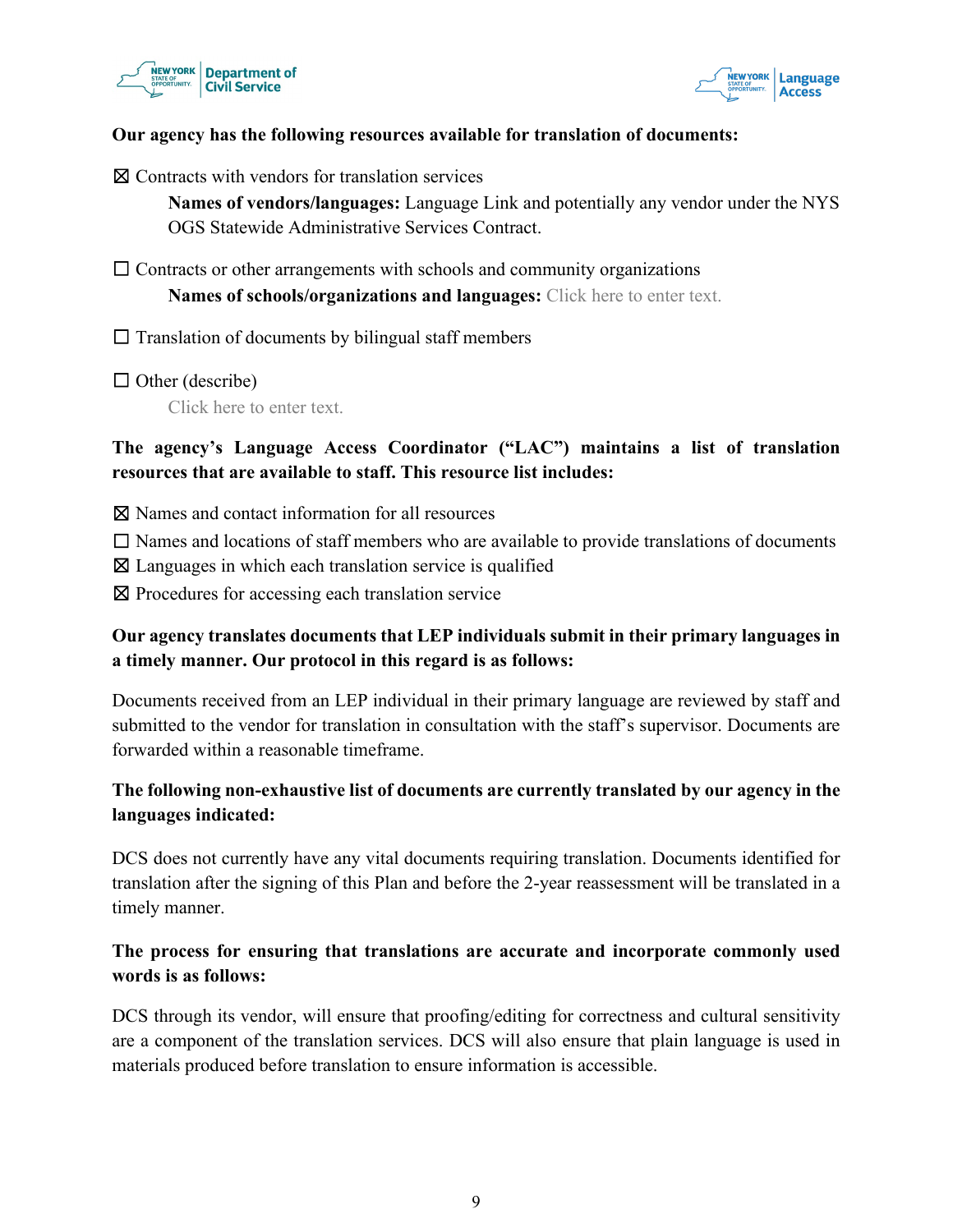



<span id="page-9-0"></span>

**The person in the agency who is responsible for training staff in language access services is:** Jeffrey Doring, Training Coordinator and Mia Timmons, Language Access Coordinator.

#### **The staff training includes the following components:**

- $\boxtimes$  The agency's legal obligations to provide language access services
- $\boxtimes$  The agency's resources for providing language access services
- ⊠ How to access and work with interpreters
- $\boxtimes$  Cultural competence and cultural sensitivity
- ⊠ How to obtain translation services
- ☒ Maintaining records of language access services provided to LEP individuals

#### **The methods and frequency of training are as follows:**

New employees are provided handouts/training as part of their orientations. In addition, Civil Service employees take the Governor's Office of Employee Relations (GOER) mandatory annual training, with refreshers provided as needed.

# **PART 6 – Monitoring the Plan and Responding to Complaints**

#### <span id="page-9-1"></span>**A. Monitoring**

**Our agency's Language Access Coordinator ("LAC") will monitor implementation of the Plan to make sure we are in compliance. Our protocols in this regard are as follows:**

The LAC verifies, on an annual basis, that the plan is being followed. This included verifying that information on accessing language services is available online and ensuring staff participates in training.

#### **B. Complaints**

**We provide information to the public in at least the top ten most commonly spoken non-English languages in the state, advising members of the public of their right to file a complaint if they feel that they have not been provided adequate language access services or have been denied access to services because of their limited English proficiency. We do not retaliate or take other adverse action because an individual has filed a language access complaint.** 

**We display information on the right to file a complaint, and the procedures for filing a complaint, in the following manner:**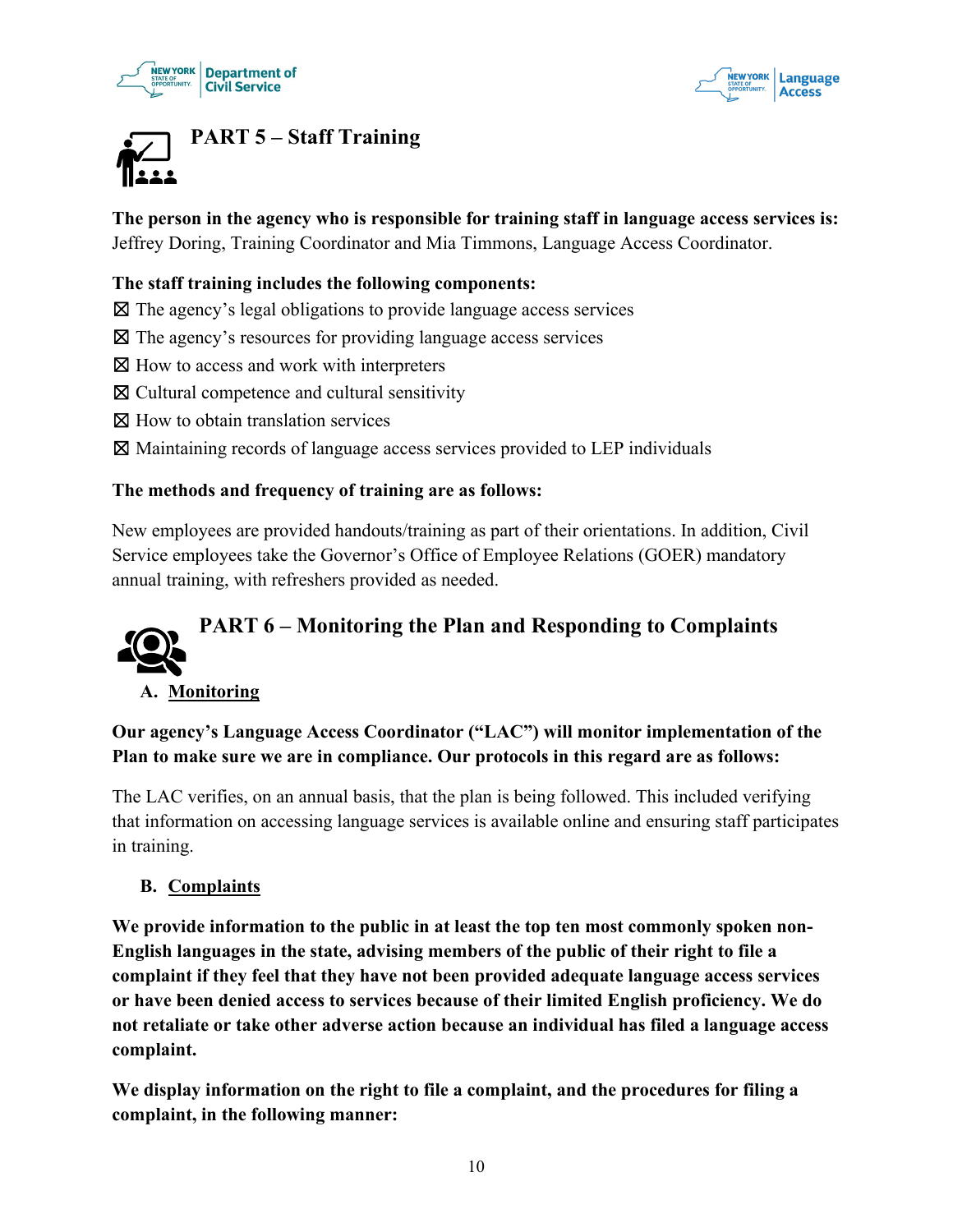

<span id="page-10-0"></span>

The standardized complaint forms, along with the procedures for filing a complaint, are available in all ten languages in our public offices upon request. The complaint forms are also available for download or online submission through our website. Additionally, information on the right to file a complaint is posted in the top ten languages on our website and in our offices in areas where it can be easily seen by the public.

## **We handle complaints made to the agency regarding the provision of language assistance services in the following manner:**

Civil Service provides a form for the intake of complaints to standardize the information received. The form is then sent to the LAC for review and resolution. All complaints must be timely forwarded to the Statewide Language Access Coordinator.